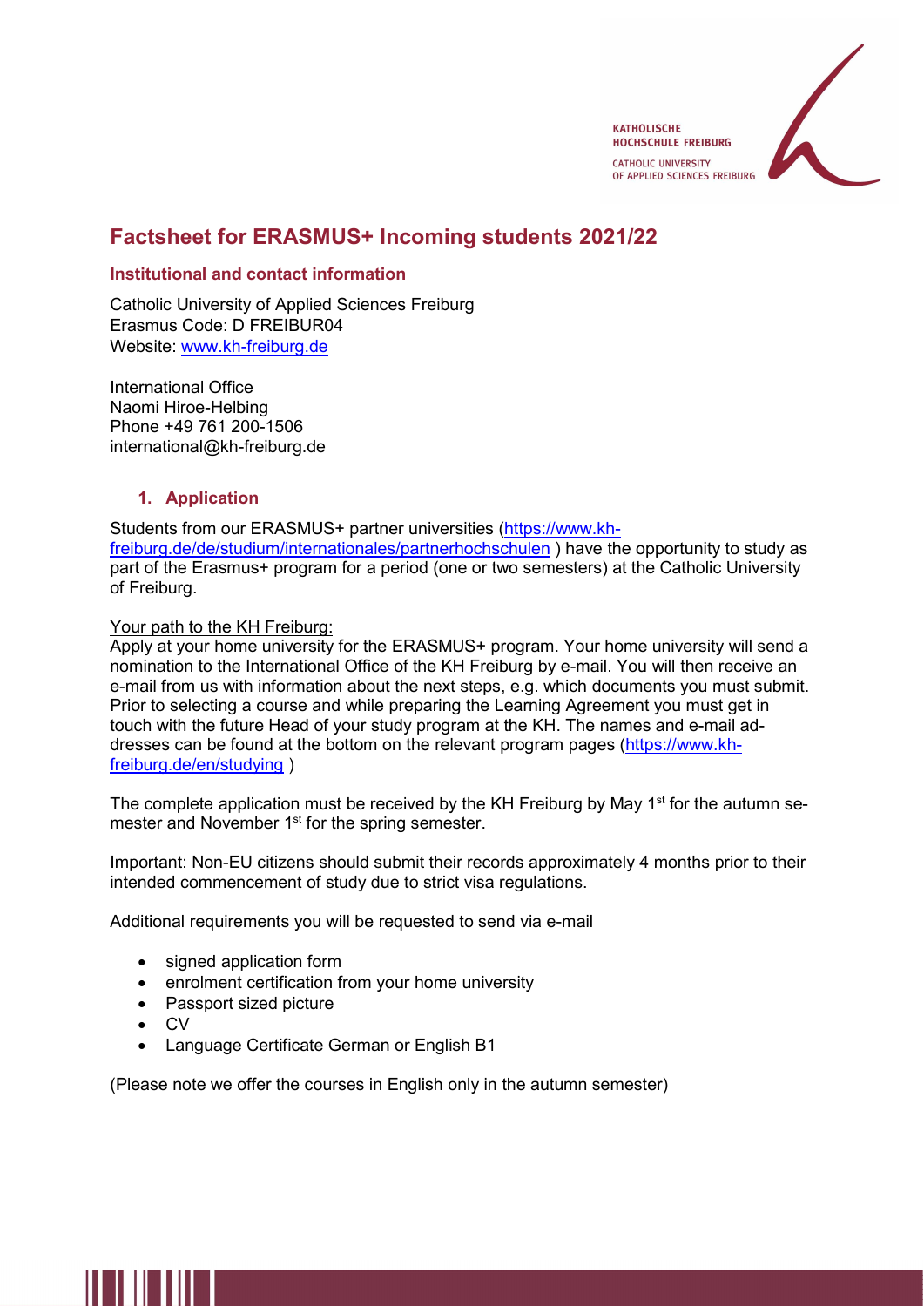## 2. Academic Calendar:

### Autumn semester 2021/2022

Start of lectures 11.10.2021 End of lectures 29.01.2022 Christmas break: 24.12.2021 – 08.01.2022 Exams: 31.01 – 04.02.2022

### Spring semester 2022:

Start of lectures 04.04.2022 End of lectures 23.07.2022 Spring break: 06.06. – 18.06.2021 Exams: 25 – 29.07.2022

## 3. Tuition and cost of living

Exchange students from our partner universities are exempted from paying fees for tuition. Each student are expected to pay service and administration fees (approx.100 EUR per semester).

Living as a student in Germany is cheaper than in most central European countries. The exact costs depend on the personal lifestyle, but you should calculate roughly 750 - 850 EUR monthly (more information on the cost of living can be found on the website of the Studierendenwerk Freiburg: https://www.swfr.de/en/freiburg/

## 4. Accommodation

The International Office can arrange for accommodation in our student dormitory for a limited number of exchange students. The monthly rent of a single room with a shared kitchen and bathroom facilities will be 250-300 euro. After the nomination, you will get an information for the application.

Otherwise the demand for affordable rooms and apartments in Freiburg is very high, especially in the fall when the winter semester begins. It is important to look for a place as early as possible.

5. Useful information: https://www.kh-freiburg.de/en/studying/living-in-freiburg

## Food and drink

The Caritas canteen (right next to the KH Freiburg) offers several menus, a salad buffet and a pasta dish daily.

Opening hours: Monday - Friday, 11:30 - 13:45

Students can eat inexpensively in all other student cafeterias and cafes run by Student Services by presenting their student ID, some are even open on Saturdays and evenings. More information at https://www.swfr.de/en/freiburg/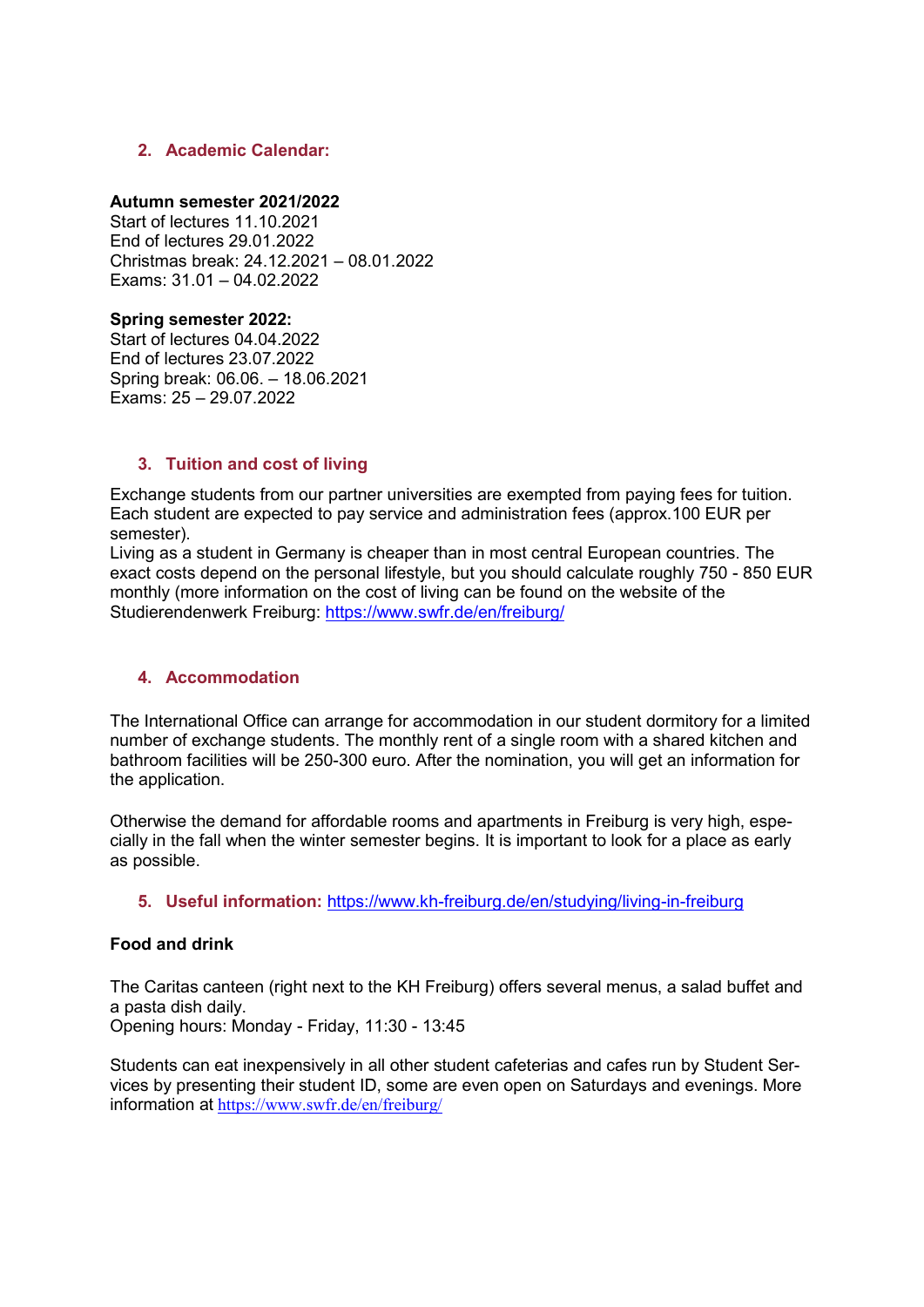# Travel in and around Freiburg with your Semesterticket

With the semester ticket, students travel can travel around the entire network of the RVF Verkehrsverbund Freiburg for one semester (94 euro for 6 months). But even without a semester ticket you have an advantage: All students of local universities travel for free on buses and trains of the RVF in the evenings with their valid student ID. This offer applies daily from 7:30 pm.

More: https://www.swfr.de/en/money/discounts/semester-ticket-valid-for-the-regional-transportation-network-of-freiburg-rvf/

## 6. Information on what you have to organize in Germany:

https://www.kh-freiburg.de/en/studying/future-students/what-to-organize-in-germany-

#### Before your arrival

#### • Visa and Immigration

Please check whether you need a visa to enter Germany. The German embassy or consulate is responsible for issuing you a visa in your home country. Click here for information: https://www.auswaertiges-amt.de/en

#### • Health insurance

In Germany health insurance is very important, as medical treatment can be very expensive. It is mandatory for each student to prove they have valid health insurance at his/her enrolment.

More info on this topic: https://www.study-in.de/en/plan-your-studies/requirements/health-insurance 27548.php

#### • Financial Information

In some cases you may be asked to prove that you have sufficient financial resources for the duration of your studies in Germany. This proof may be required when applying for a visa or when applying for a residence permit.

## On arrival in Germany

We recommend to arrive in Freiburg approximately two to three weeks before the start of the semester, so that you are settled before your courses begin and you are able to fully concentrate on your studies from the beginning.

On arrival to Freiburg you must immediately:

#### • Register at the registration office in Freiburg (German: Einwohnermeldeamt)

You must register within two weeks after moving into your accommodation by presenting your identity card or passport.

Bürgerservicezentrum Fehrenbacheallee. 12 79106 Freiburg buergeramt@stadt.freiburg.de